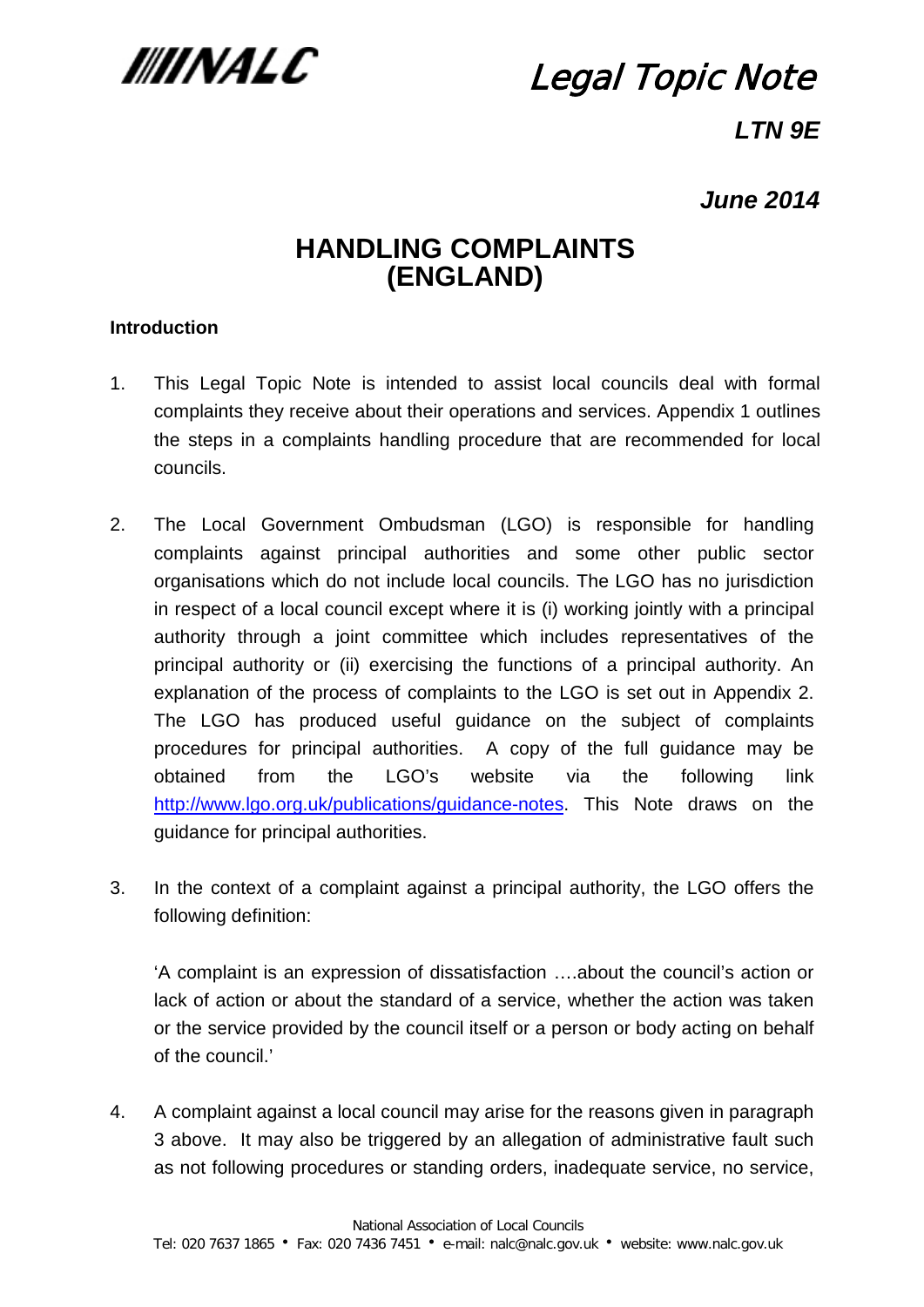delay or making a mistake.

- 5. When a complaint is made against a local council, member(s) of the council or staff are likely to be mentioned or complained about. However, a complaint against a council should be treated as a complaint against the body corporate of the council, not as a complaint against individual employees or member(s) of the council. See also paragraphs 8 and 11- 13 below.
- 6. Occasionally it might be necessary to notify the council's insurers of a complaint immediately. This could be appropriate if a complainant seeks redress for personal injury, damage to property or other financial loss (e.g. in respect of libel) or where the council is at risk of being held liable in law to pay damages or to provide another legal remedy. It is important that the council takes instruction from its insurers as to how to respond to the complaint. The insurance policy for a council is likely to include cover for the council's legal expenses in defending a legal claim or the threat of a legal claim against a council (and any related formal complaint against the council). The failure by a council to notify its insurers as soon as a legal claim is threatened or made, may invalidate its insurance policy. Often, the legal expenses insurance cover for councils does not apply to all types of legal claims. For example, most legal expenses insurance policies do not provide legal expenses cover for the defence of a judicial review claim. Further guidance about judicial review is set out in Legal Topic Note (LTN) 15 – Legal Proceedings. If a formal complaint about a council threatens legal action, and the council does not have insurance cover to defend allegations which may subsequently give rise to a legal claim, it is recommended to seek professional legal advice as to how to respond to the complaint and any remedies offered. See also paragraph 25 below.

#### **Who is a local council's complaints procedure for?**

7. Residents who live in or near a council's area and who are affected by a council's decisions are likely to be the main users of a council's complaints procedure. A council's complaints procedure should also be available to other individuals, organisations (e.g. a business, charity) or unincorporated bodies (e.g. a residents' or allotment tenants' association). Anyone aggrieved with a local council is likely to communicate this verbally or in writing. It is generally in the interests of the complainant and the council to try resolve the matter informally through the normal channels of communication, rather than deferring to the council's formal complaints procedure.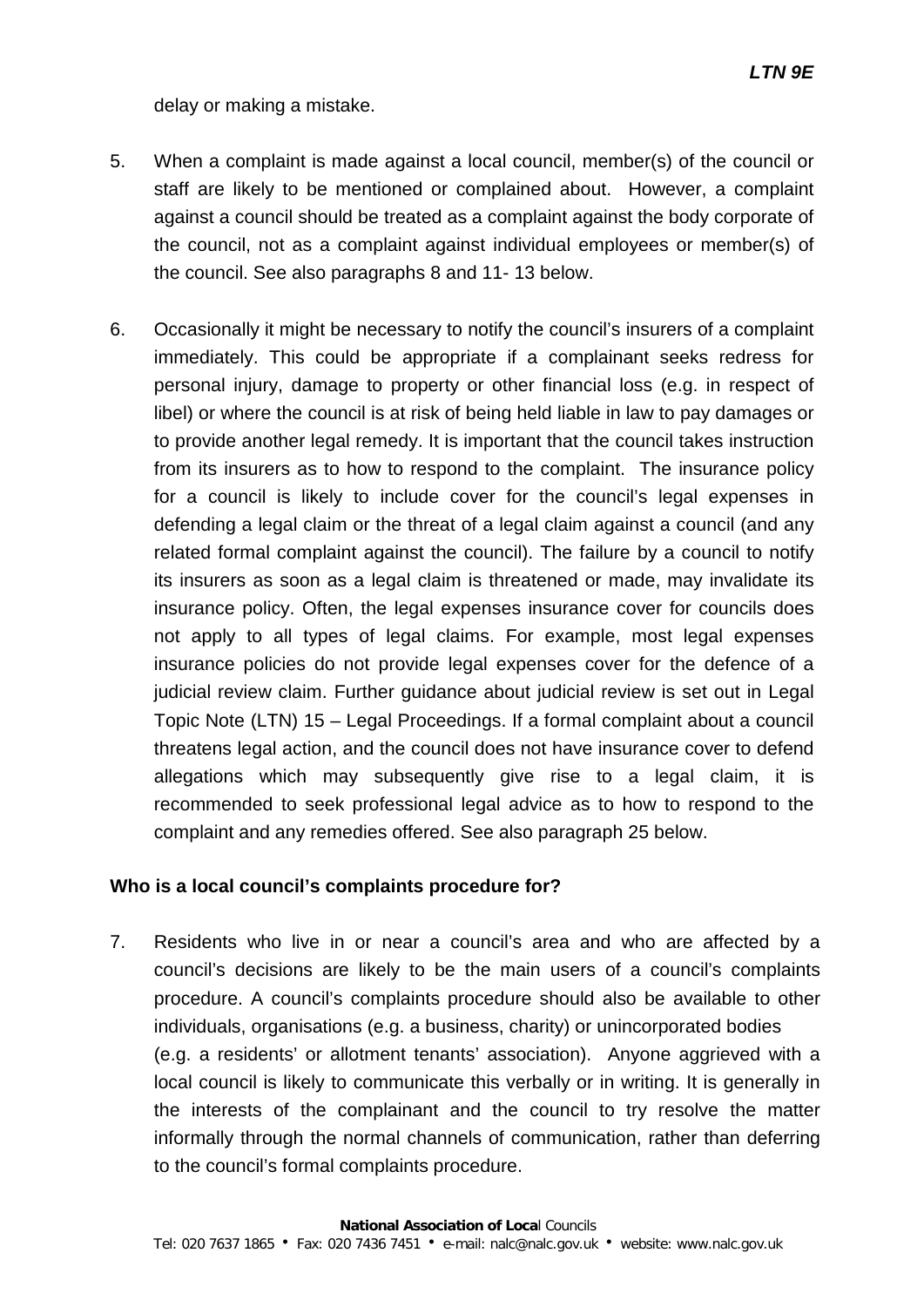8. A complaint against a council that involves a complaint about the conduct of its employees must be handled in accordance with its complaints procedure. If, following the outcome of the complaint, the council decides that there may be a need to take disciplinary action, this should be in accordance with its internal disciplinary procedure. For more information and guidance see LTN 22 - Disciplinary and Grievance Arrangements.

#### **When is a local council's complaints procedure not appropriate?**

9. Other bodies have responsibility for certain types of complaint. These are summarised below.

| <b>Type of conduct</b> | <b>Refer to</b>                                                |
|------------------------|----------------------------------------------------------------|
| Alleged financial      | Local electors have a statutory right to object to a Council's |
| irregularity           | audit of accounts (s. 16 Audit Commission Act 1998).           |
| Alleged criminal       | The police.                                                    |
| activity               |                                                                |
| Members'               | The district or the unitary council (which includes a London   |
| conduct alleged        | borough council) is responsible for handling complaints that   |
| to breach the          | relate to a member's failure to comply with the council's code |
| code of conduct        | of conduct.                                                    |
| adopted by the         |                                                                |
| council.               |                                                                |

10. Sometimes other internal procedures, statutory requirements or litigation (including the examples given in paragraph 6 above) may run in parallel or be used as an alternative to dealing with complaints against a local council, whether they are raised through the usual channels of communication or formally. The following examples illustrate such scenarios. If a person is unhappy with a council's response to his request for information or the Information Commissioner has communicated with the council for this reason, the council may have appointed a committee or sub-committee which is responsible for handling the council's responses to requests for information. A company that is complaining about a council's late payment of its invoice is unlikely to submit a formal complaint because the company will be relying on contractual terms for prompt payment which it may take legal action to enforce if the matter cannot be resolved in routine correspondence. An allotment tenant may lodge a formal complaint against a council because he is unhappy it has terminated its tenancy. Irrespective of the determination of any formal complaint, a decision about the lawfulness of the termination of the tenancy may be available to the former tenant if he is able to issue a legal claim against the council.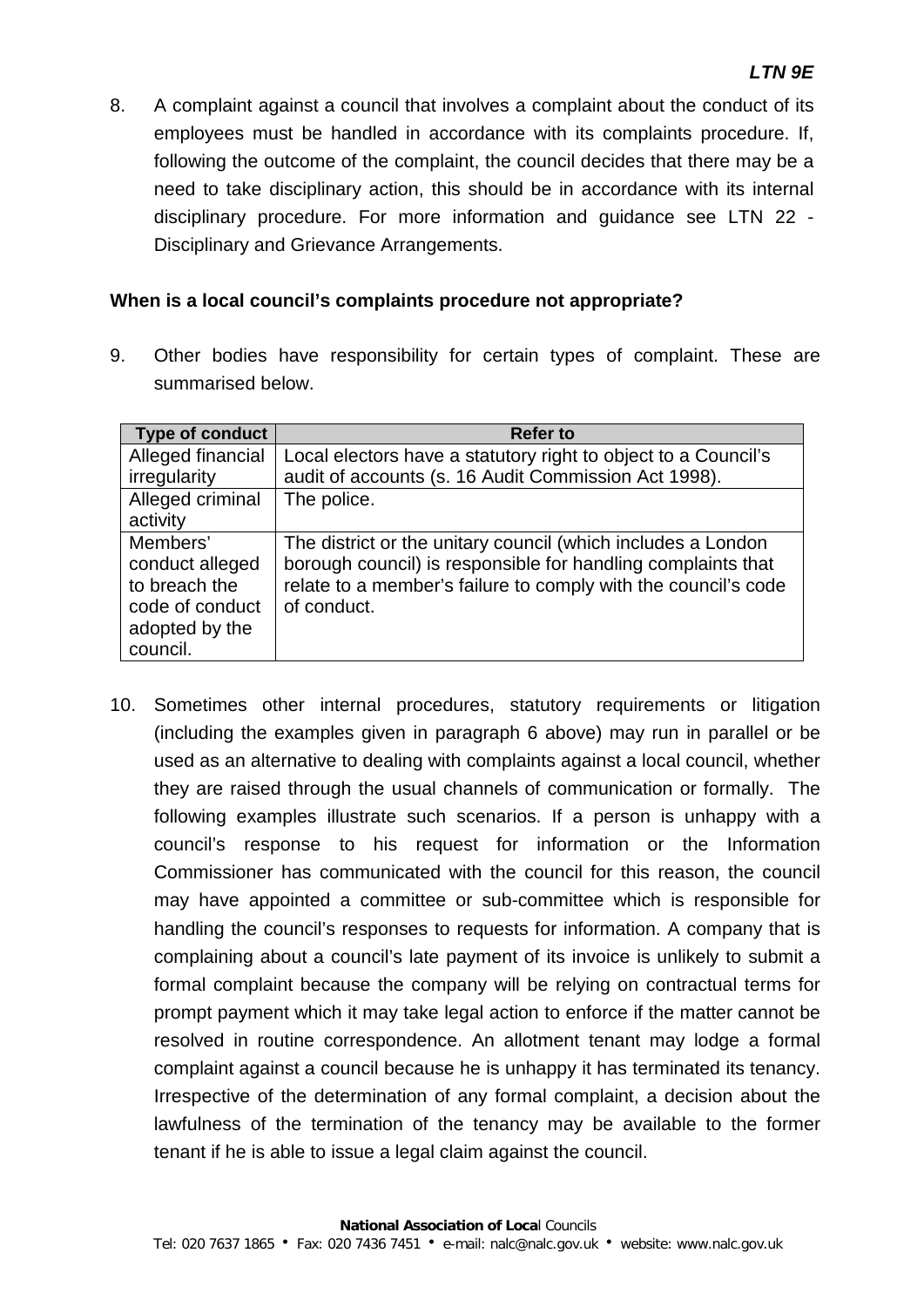- 11. A council's complaints procedure is not a means of redress for its members or staff. Members and staff are expected to work together professionally even if they hold differences of opinion and views.
- 12. Members are free to raise matters of concern in respect of council business by the submission of motion(s) on the agenda for relevant meeting(s) where the issue can be formally considered and resolved. Alternatively if a member has concerns about the conduct of a member of staff, he should notify the committee or sub-committee that has responsibility for staff management. The staffing committee or sub-committee is responsible for deciding whether the member's concerns raise disciplinary issues to be dealt with in accordance with the council's disciplinary procedure.
- 13. If an employee has a complaint about the workplace, he may raise this in accordance with the council's internal grievance procedure. For more information and guidance see LTN 22 - Disciplinary and Grievance Arrangements.

#### **Complaints Procedures for Local Councils**

- 14. The LGO confirms that a good complaints system is:
	- well publicised, easily accessible and easy to use;
	- helpful and receptive;
	- not adversarial;
	- fair and objective;
	- based on clear procedures and defined responsibilities;
	- thorough, rigorous and consistent;
	- decisive and capable of putting things right where necessary;
	- sensitive to the special needs and circumstances of the complainant;
	- adequately resourced;
	- fully supported by councillors and officers;
	- provides responses that are proportionate; one size does not fit all;
	- timely; and
	- regularly analysed to spot patterns of complaint and lessons for service improvement.

It is recommended that the complaints procedure for a local council is documented in writing and that, in practice, it reflects the above features.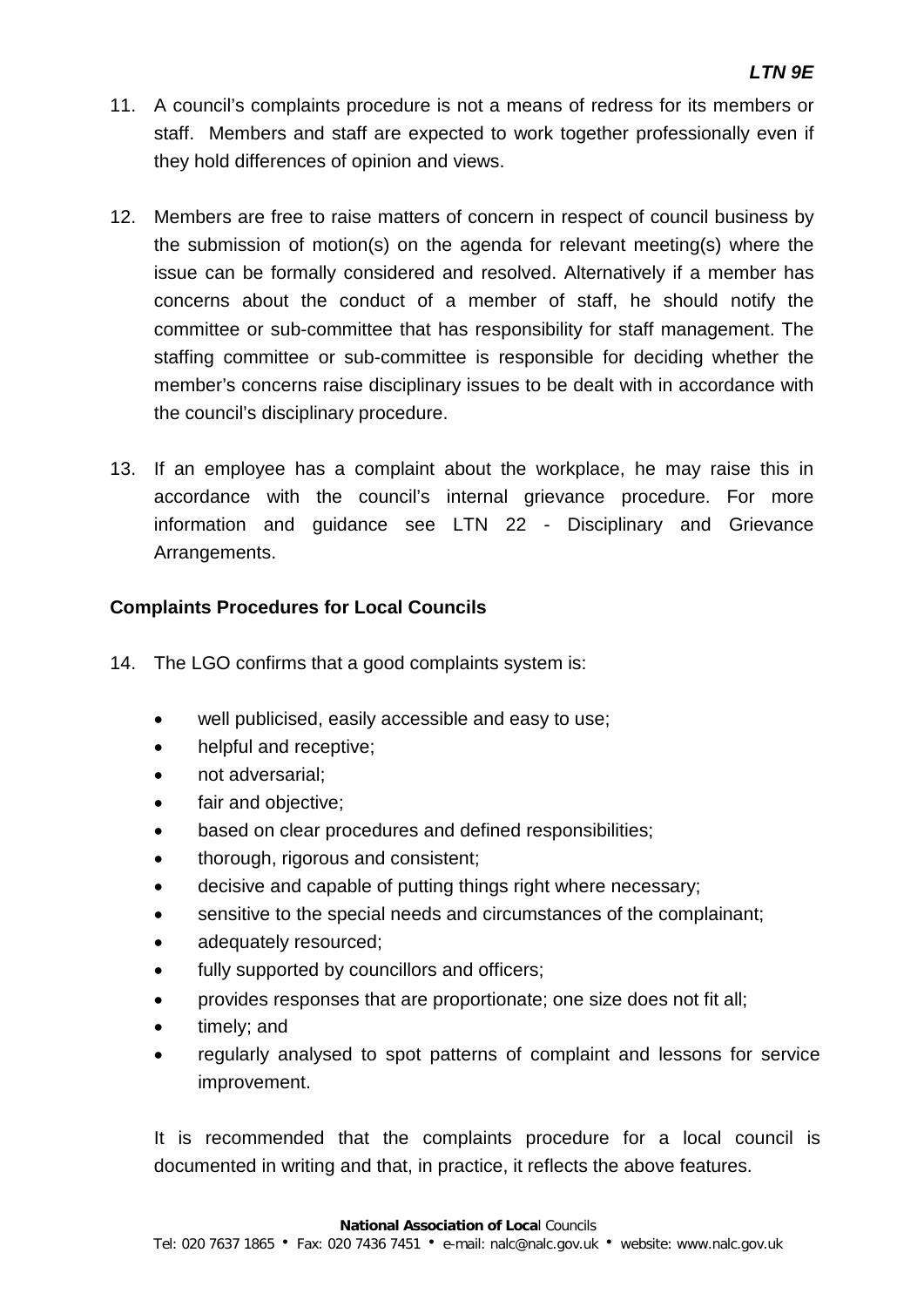- 15. A council's complaints procedure should require formal complaints to be submitted in writing. A council may design a standard form for complainants to use when submitting their complaint. As a minimum, the form should require the complainant to confirm the (i) detail of his complaint, including relevant events, dates, names of relevant members, staff, or contractors of the council etc. and (ii) his contact details. An explanation of the council's complaints procedure, including the complaint form to be used (if there is one), should be well publicised and accessible via its publication scheme. For further information about publication schemes see LTN - 37 - Freedom of Information and NALC's legal briefings issued in 2008.
- 16. Once submitted, a complaint may be processed by a council exclusively through written communications. However if a council wants to offer the complainant an opportunity to make verbal representations, this should be confirmed in its written complaints procedure. Verbal representations by the complainant will lengthen the period for dealing with the complaint.
- 17. A complaint against a local council must be properly investigated. The complainant may or may not provide evidence to support his complaint even if the complaint is submitted using a complaints form that has been drafted by the council and which asks for this information. A council will need to set aside a reasonable period of time to investigate the complaint and to gather evidence. The period set aside for investigation of the complaint must be specified in the council's written complaints procedure.
- 18. The LGO recommends that any complaints procedure should consist of at least 2 stages which permits the complainant to appeal the outcome of complaint. This may be impractical for small councils with few members and staff. The fairness and timeliness of a local council's response to a complaint is however more important than the number of stages in its complaints procedure. If a council adopts a 2-stage complaints process, this must be confirmed in its written complaints procedure. Staff or members previously involved in the original decision should not participate in the determination of an appeal.
- 19. A council may delegate responsibility for handling and determining complaints to staff. Many councils may prefer complaints to be handled by members. If so, they are advised to appoint a committee or sub-committee responsible for considering and determining complaints. Guidance about a council's powers to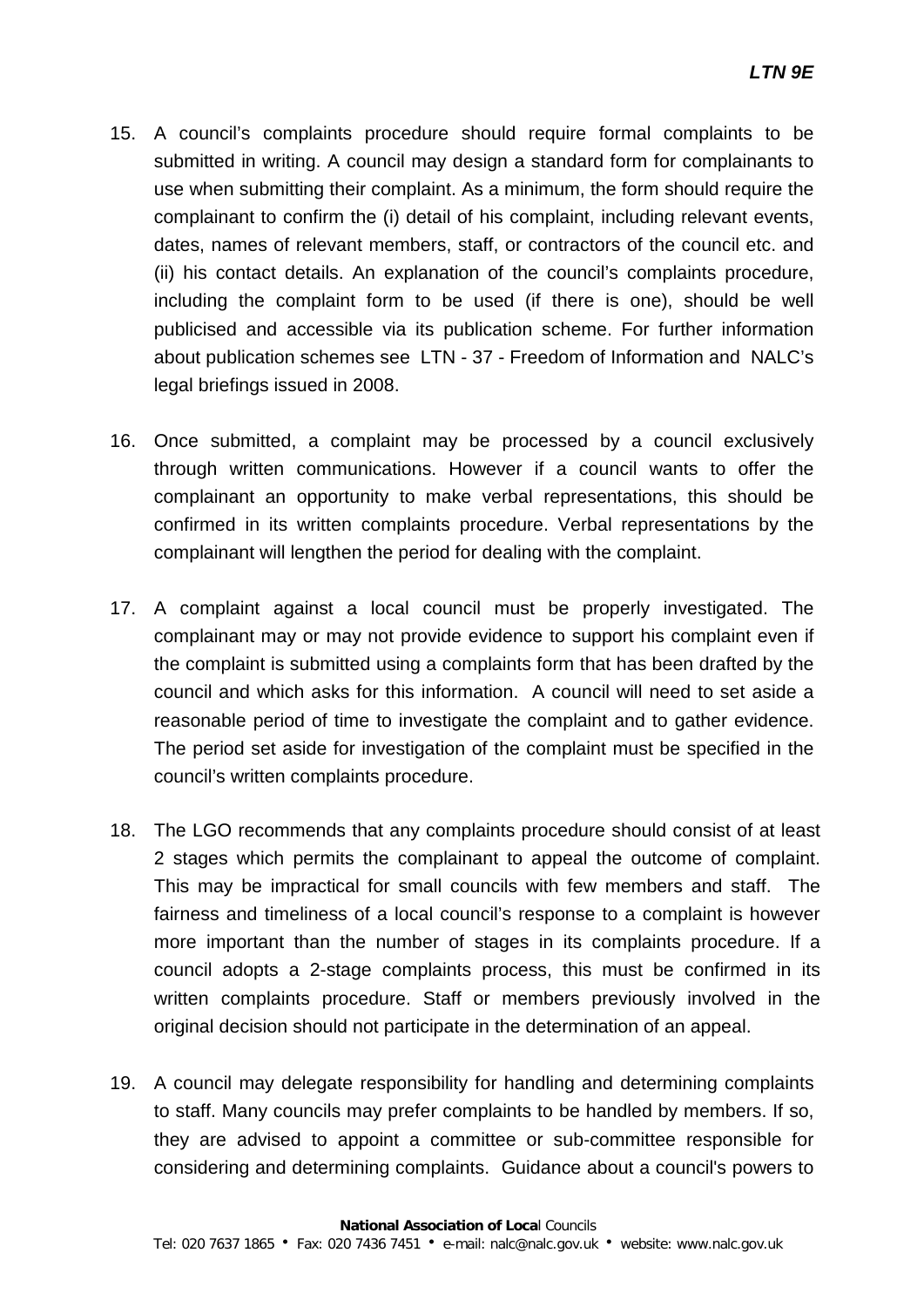delegate the discharge of it functions to a committte, sub-committee or staff is given in LTN 1 - Councils' powers to discharge their functions.

- 20. If the complaints procedure provides an opportunity for the complainant to attend a meeting to make representations about his complaint, he is likely to feel more comfortable speaking to an officer of the council or at a meeting of a subcommittee or a small committee, rather than a meeting of the full council.
- 21. It is good practice to set deadlines for complaint handling and local councils should not leave this open-ended. The LGO recommends that this takes no longer than 12 weeks from receipt to resolution. Clearly, some flexibility may be required to deal with lengthier and more complex complaints and this should be explained in a council's written complaints procedure.

#### *Data protection and confidentiality*

- 22. To ensure compliance with its obligations in the Data Protection Act 1998 ('the 1998 Act'), a council cannot disclose the identity, contact details or other personal data about an individual complainant unless he consents or disclosure is otherwise fair and lawful under the 1998 Act e.g. for the purpose of discharging the council's functions, or for the performance of contractual obligations. Councils should ensure that agendas and minutes do not disclose personal data or financial, sensitive or confidential information that relates to an individual complainant or a third party in the agendas or minutes of its meeting. For guidance about the preparation of agendas and minutes, see also LTN 5 – Parish and Town Council Meetings. Further guidance about the 1998 Act is available in LTN 38 - Data Protection. The LGO advises that the identity of a complainant should only be made known to those in the council who need to consider the complaint. In other words, a council is expected to treat a complaint in confidence.
- 23. A complaint against a local council is personal to the complainant and should be treated as confidential unless the complainant confirms that he waives his right to confidentiality. The meeting of a relevant committee or sub-committee considering the complaint or inviting the complainant to make representations will need to exclude the public. This would not preclude the committee or subcommittee from inviting the complainant to speak at a meeting or requesting the attendance of clerk (or other nominated officer) to represent the position of the council.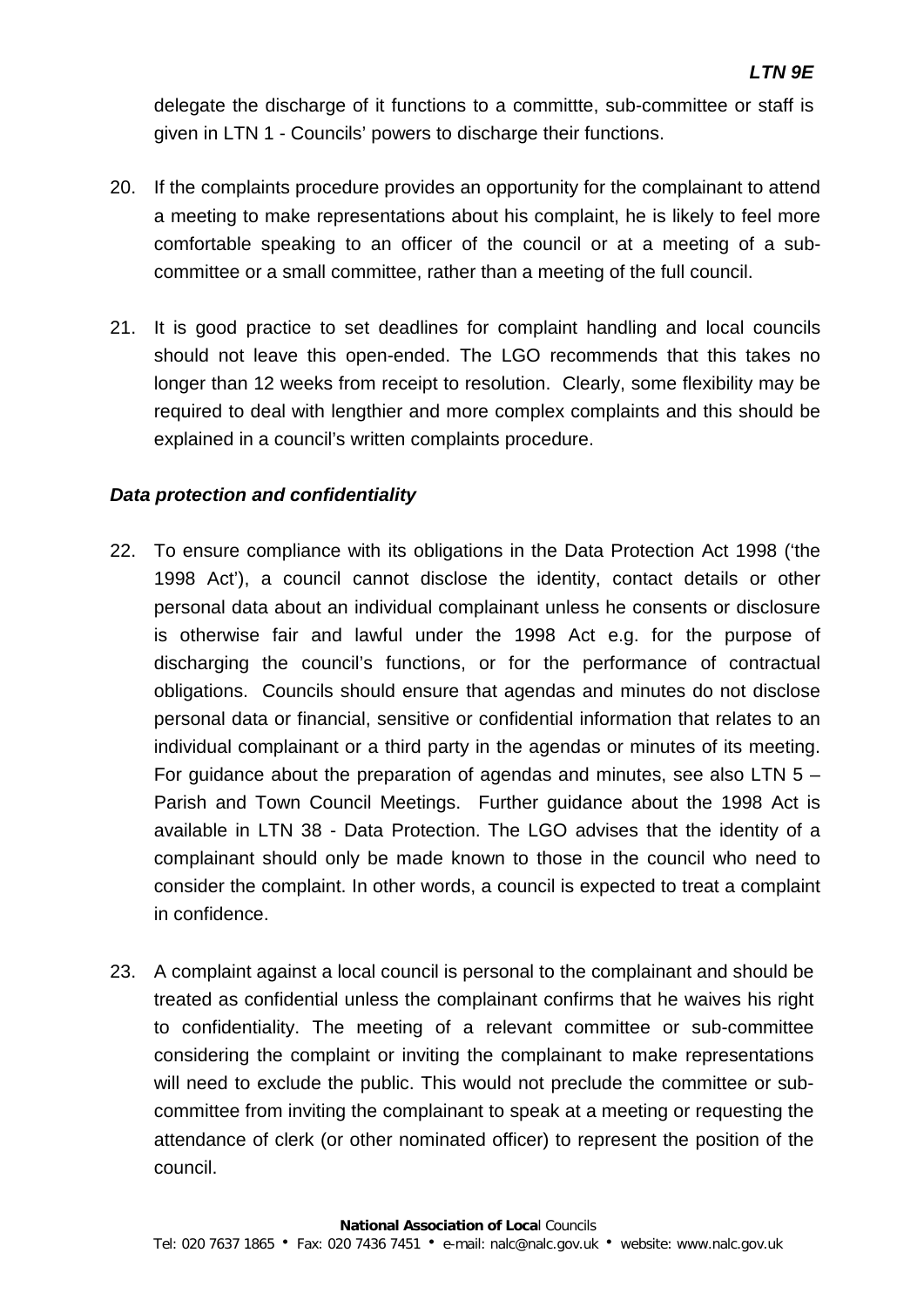24. Annex 1 further explains paragraphs  $14 - 23$  and outlines the steps to be incorporated into a local council's written complaints handling procedure.

#### *Determination of complaints and remedies*

- 25. With reference to paragraph 6 above, if a complainant has threatened to take legal action against a council or legal proceedings have already begun, the council is recommended to seek professional legal advice about how to respond to the complaint. It may need professional legal advice about any remedial steps that it may wish to offer the complainant if the complaint is upheld.
- 26. If a council upholds a complaint, it should, where possible, avoid an admission of wrongdoing. If the complainant decided to take legal action against the council (e.g. to obtain a court order which requires the council to pay damages or perform another legal remedy), an admission of wrongdoing may expose the council to legal liability.
- 27. If a council upholds a complaint, it is appropriate for the council to give the complainant an explanation of the matters complained of. It may decide to apologise to the complainant. In addition, the council may explain what steps it intends to take to reduce the risk of the matters complained of being repeated.
- 28. If a complaint against a local council is upheld, the council may offer a remedy which, as far as possible, puts the complainant back in the position he would have been in but for the matters complained of. If the matters complained about have caused the complainant to suffer financial loss, the council may want to offer financial compensation. Any offer or acceptance of financial compensation should confirm the council's payment is full and final settlement of the dispute and any claims which the complainant has against the council and without admission of legal liability.
- 29. If it is not appropriate for the council to offer compensation for some or all of the financial loss suffered by the complainant, it may, as an alternative, make an offer of goodwill or some other gesture. For example, in the case of a frequent user of the council's community hall or sports facility, the council may offer use of the facility for free or at a reduced rate.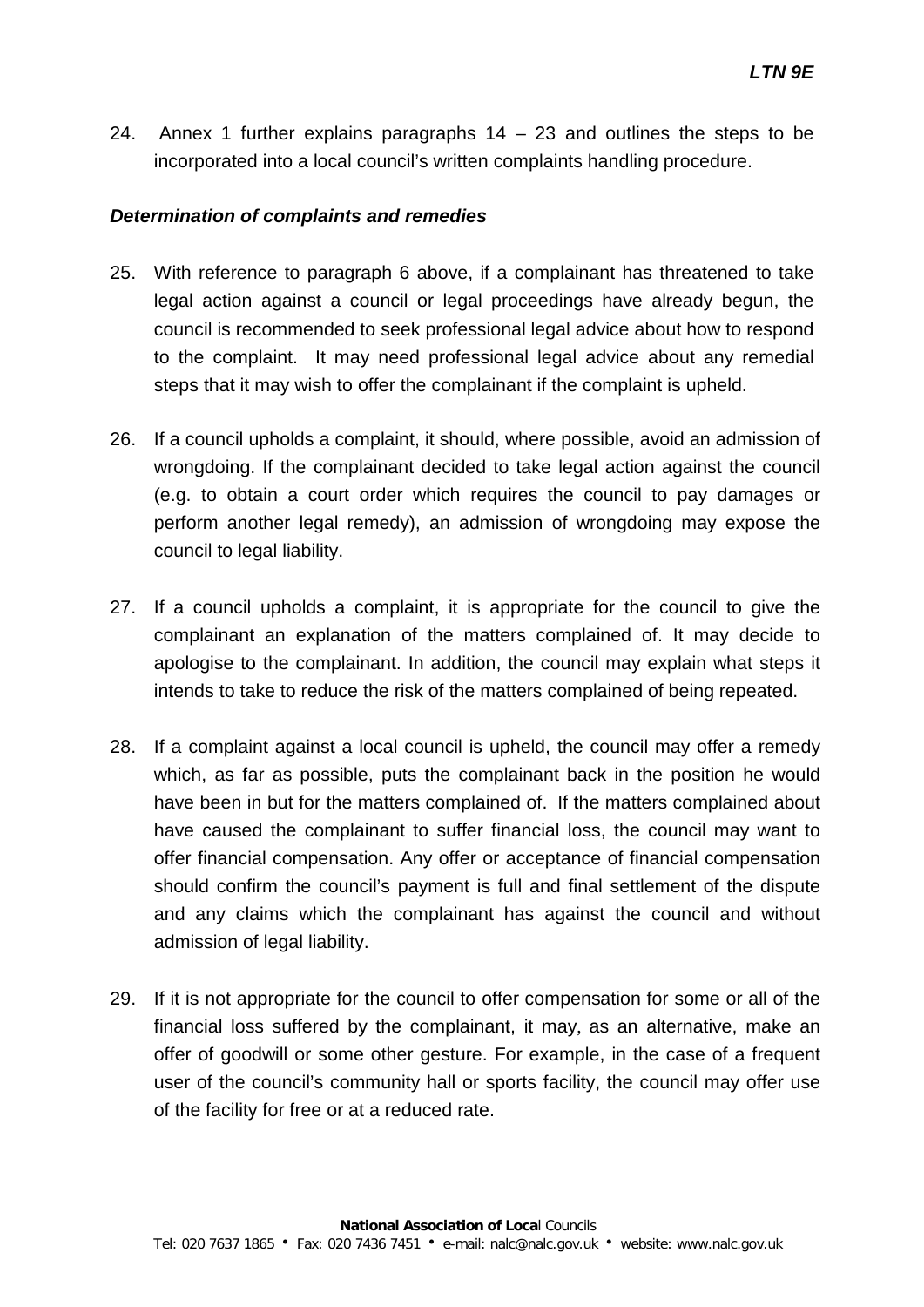30. The general power of competence (ss.1-8 Localism Act 2011) provides statutory authority for a council which is eligible to exercise the power of competence (Parish Councils (General Power of Competence) (Prescribed Conditions) Order 2012/965) to offer a range of remedies. If the remedy offered by the council facilitates, or is conducive or incidental to the exercise of the council's statutory functions or powers, any local council may rely on s.111(1) of the Local Government Act 1972.

#### **Other Legal Topic Notes (LTNs) relevant to this subject:**

| <b>LTN</b> | <b>Title</b>                     | <b>Relevance</b>                                     |
|------------|----------------------------------|------------------------------------------------------|
| 1          | Councils'<br>powers<br>tol       | Explains<br>delegations of council functions<br>to   |
|            | discharge their functions        | committees, and staff.                               |
| 15         | <b>Legal Proceedings</b>         | Explains when the remedy of Judicial Review          |
|            |                                  | may be sought by a complainant (in the absence       |
|            |                                  | of any other appeal mechanism).                      |
| 22         | <b>Disciplinary</b><br>and       | Provides guidance on procedures for disciplining     |
|            | Grievance Arrangements           | an employee or dealing with a grievance from         |
|            |                                  | and employee.                                        |
| 37         | Freedom of Information           | other<br>Explains<br>publication schemes<br>and      |
|            |                                  | obligations of a council under the Freedom of        |
|            |                                  | Information Act 2000.                                |
| 38         | Data Protection                  | Explains rights and obligations of a council under   |
|            |                                  | the Data Protection Act 1998 and<br>defines          |
|            |                                  | personal data.                                       |
| 80         | Members' conduct and             | Explains councillors'<br>obligations<br>under<br>the |
|            | registration<br>and<br>the       | Localism Act 2011.                                   |
|            | disclosure<br><b>of</b><br>their |                                                      |
|            | interests (England)              |                                                      |
|            |                                  |                                                      |

**© NALC 2014**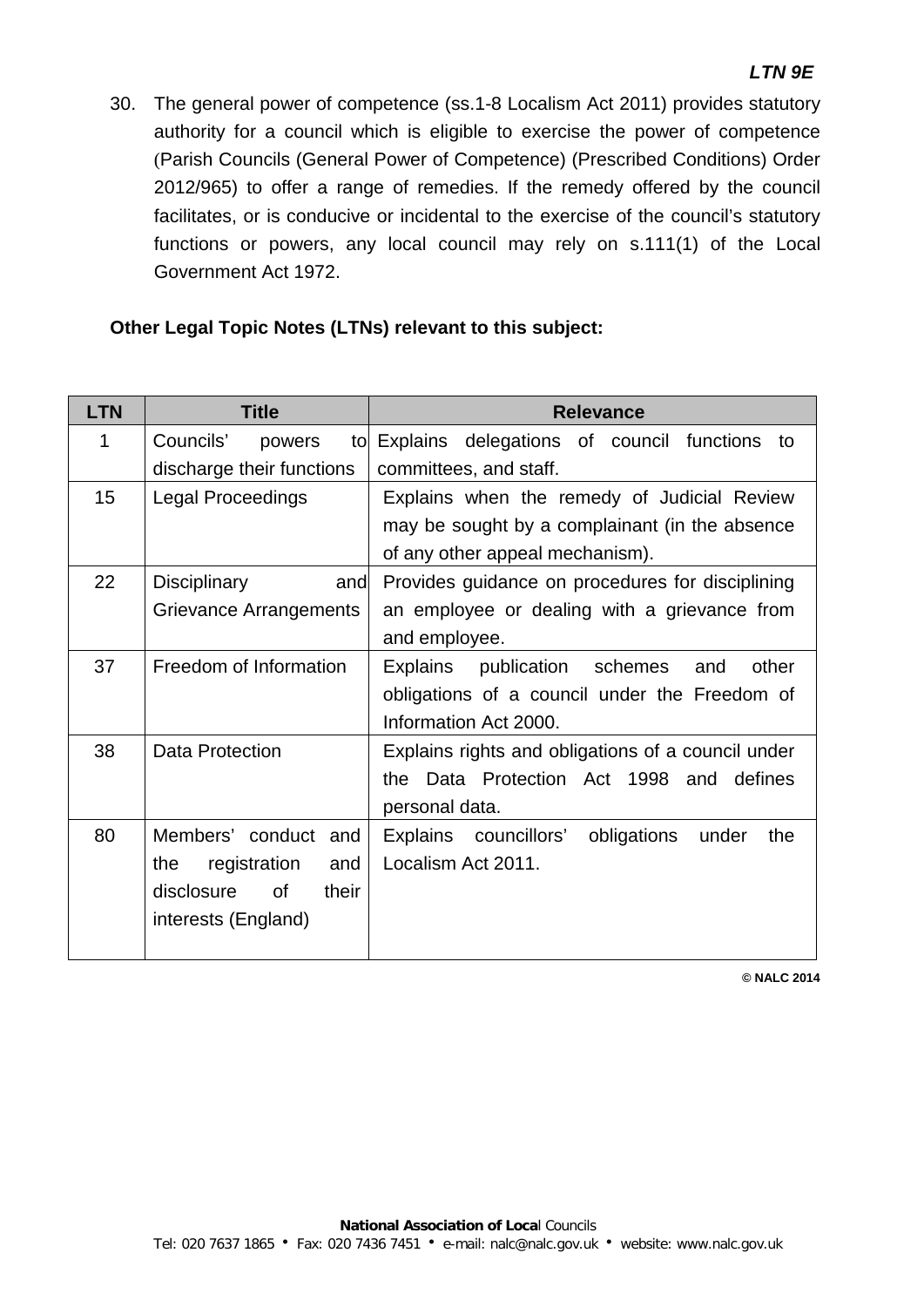### **APPENDIX 1 – OUTLINE COMPLAINTS PROCEDURE FOR USE IN COMPLAINTS AGAINST THE COUNCIL**

#### **Before processing a complaint**

- 1. All formal complaints against a local council must be communicated in writing. A council may design a standard form for complainants to use when submitting their complaint.
- 2. The complainant must be asked at the outset to confirm if he wants the complaint to be treated confidentially. If the complainant is required to use a complaint form that has been designed by the council, the form should include this question. It is unlikely that the complainant will waive confidentiality. Even if he does so, the council must comply with its obligations under the Data Protection Act 1998 to safeguard against the unlawful disclosure of personal data.
- 3. The council's written complaints procedure should be accessible to the complainant. In any event, it should be well publicised and accessible via the council's publication scheme. A council's complaints procedure should confirm the following information.
	- the requirement to submit a complaint in writing (which may require the complaint to use a complaint form designed by the council).
	- the postal address or email that the complaint must be sent to. In most cases, it will be appropriate for the complaint to be addressed to the clerk or other nominated officer. If the complaint concerns the clerk or other nominated officer, it should be sent to the Chairman of the relevant committee or sub-committee established for the purposes of determining complaints.
	- that receipt of the complaint will be acknowledged in writing within a specified timeframe.
	- who will be dealing with the complaint (e.g. title of member of staff, a particular committee or sub-committee).
	- the timeframe for investigating the complaint.
	- whether there is an opportunity for the complainant to make verbal representations (and bring a friend when doing so) and when this will occur.
	- the timeframe for determining the complaint.
	- whether there is an opportunity to appeal the outcome of the complaint and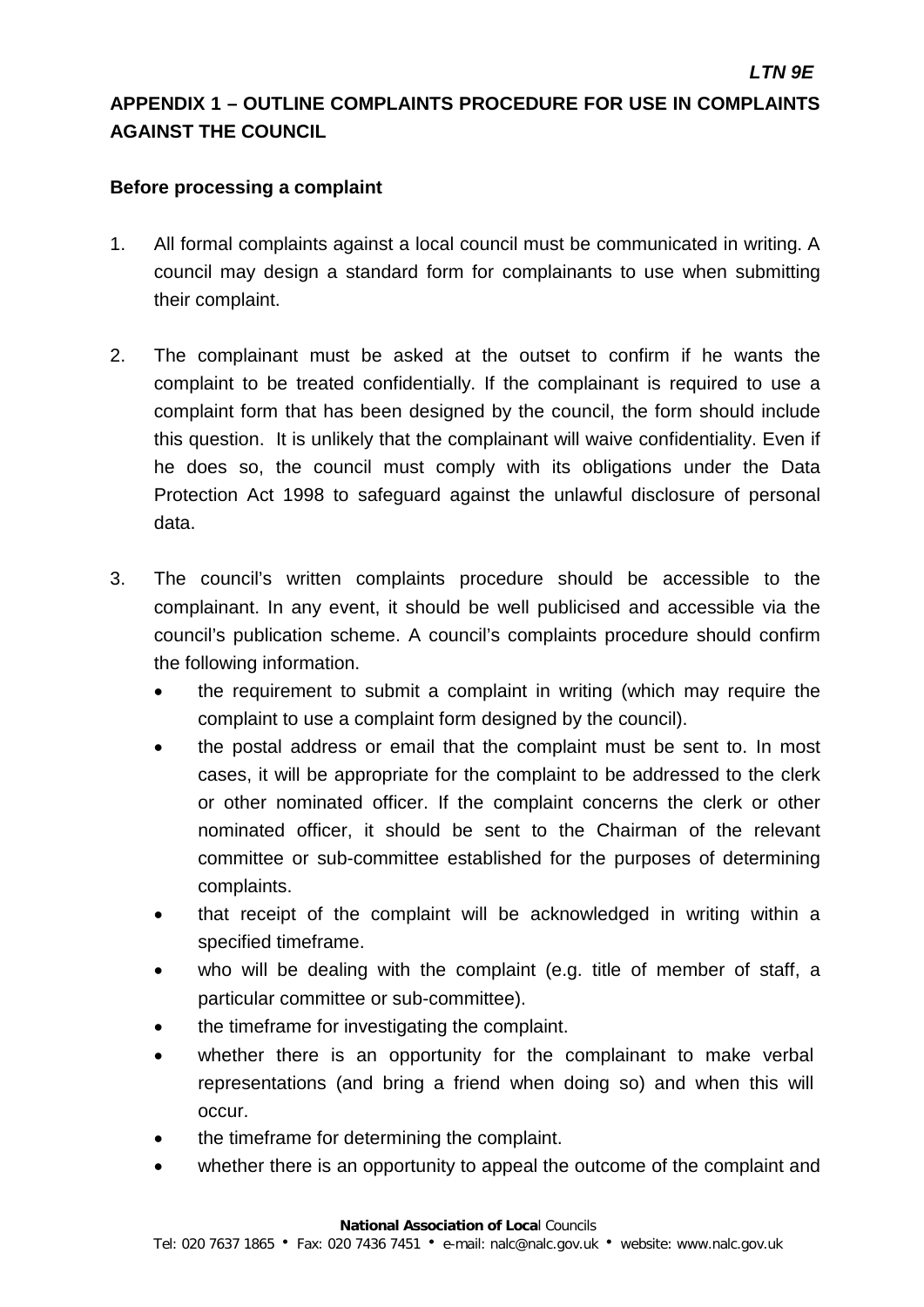an explanation of the appeal process.

#### **Receipt of the complaint**

- 4. The clerk or other nominated officer (or if the complaint concerns them, the Chairman of the council's complaints committee or sub-committee) shall:
	- acknowledge receipt of the complaint in writing within the timeframe specified in the council's complaint's procedure;
	- confirm to the complainant if the complaint will be treated as confidential (which is the most likely to be the case) and
	- confirm the next steps in the complaints procedure.

#### **Investigating the complaint**

- 5. The council will need to investigate the facts of the complaint and collate relevant evidence.
- 6. If the council's complaints procedure permits the complainant to make verbal representations, the complainant should be invited to a meeting with the clerk or nominated officer, or as the case may be, a meeting of the complaints committee or sub-committee. Before the meeting and within the period specified in the council's complaint procedure (i) the complainant shall provide the clerk or nominated officer, or as the case may be, the complaints committee or subcommittee with any new information or other evidence relevant to the complaint and (ii) the clerk or nominated officer, or as the case may be, complaints committee or sub-committee shall provide the complainant with new information or evidence relevant to the complaint.

#### *Meetings with the complainant (if applicable)*

- 7. If a council's complaints procedure permits the complainant to make verbal representations at a meeting with the clerk or nominated officer, or as the case may be, to a meeting of the complaints committee or sub-committee, the clerk or nominated officer or, as the case may be, chairman of the meeting should explain how the meeting will proceed.
- 8. The complainant should outline the grounds for complaint and, thereafter, questions may be asked by the clerk or other nominated officer or by members if this is a meeting of the complaints committee or sub- committee.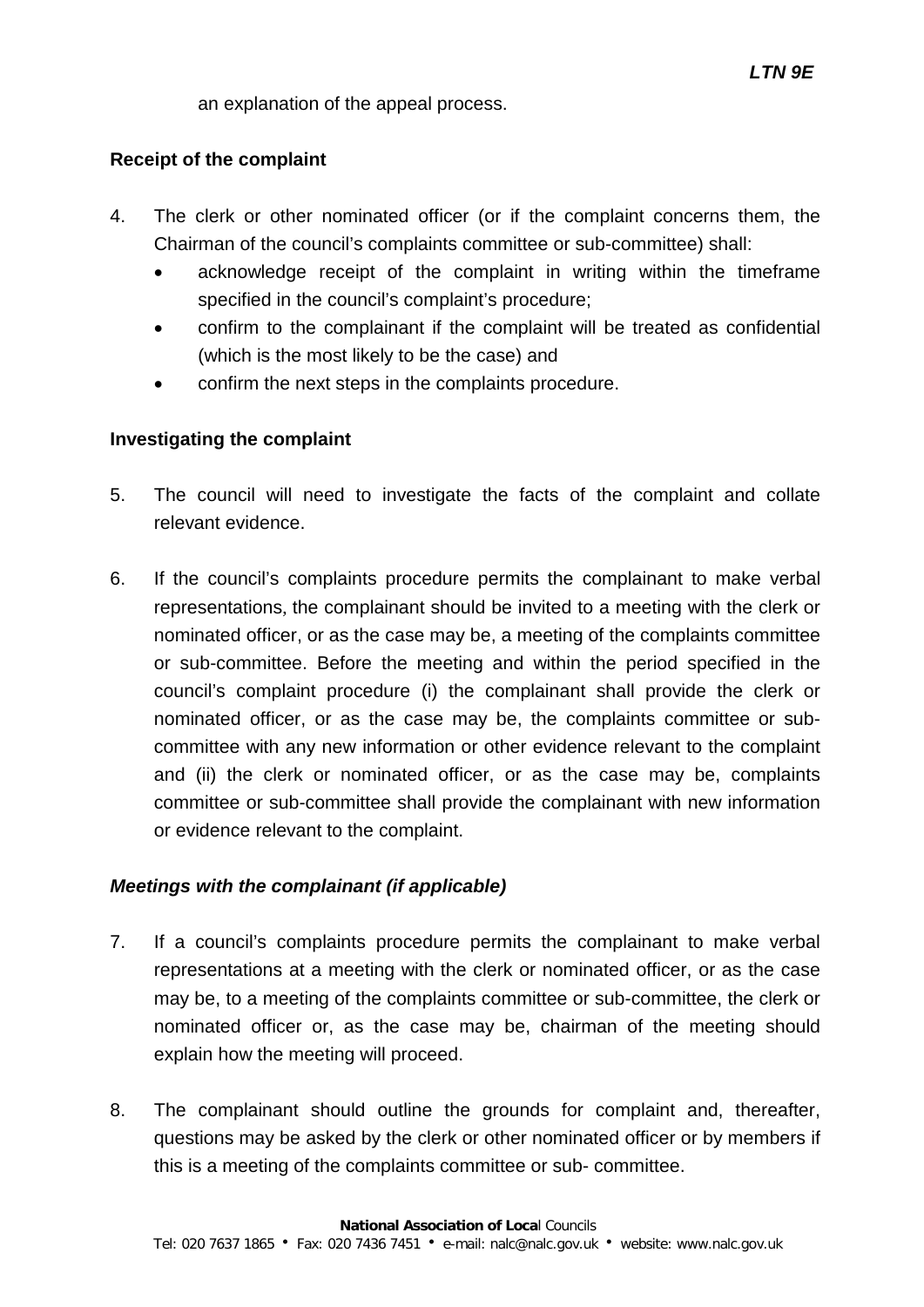- 9. The clerk or other nominated officer (or if the complaint concerns them, another member of staff or a member) will have an opportunity to explain the council's position and questions may be asked by the complainant.
- 10. The clerk or other nominated officer, or as the case may be, the complaints committee or sub-committee and then the complainant should be offered the opportunity to summarise their respective positions.
- 11. The complainant should be advised when a decision about the complaint is likely to be made and when it is likely to be communicated to them.

#### **After the complaint has been decided**

12. Within the timeframe specified in the council's complaint's procedure, the council should write to the complainant to confirm whether or not it has upheld the complaint. The council should give reasons for its decision together with details of any action to be taken by the council if this appropriate. If the council's complaints procedure includes an appeal stage, the council should notify the complainant in writing of the right to appeal its decision.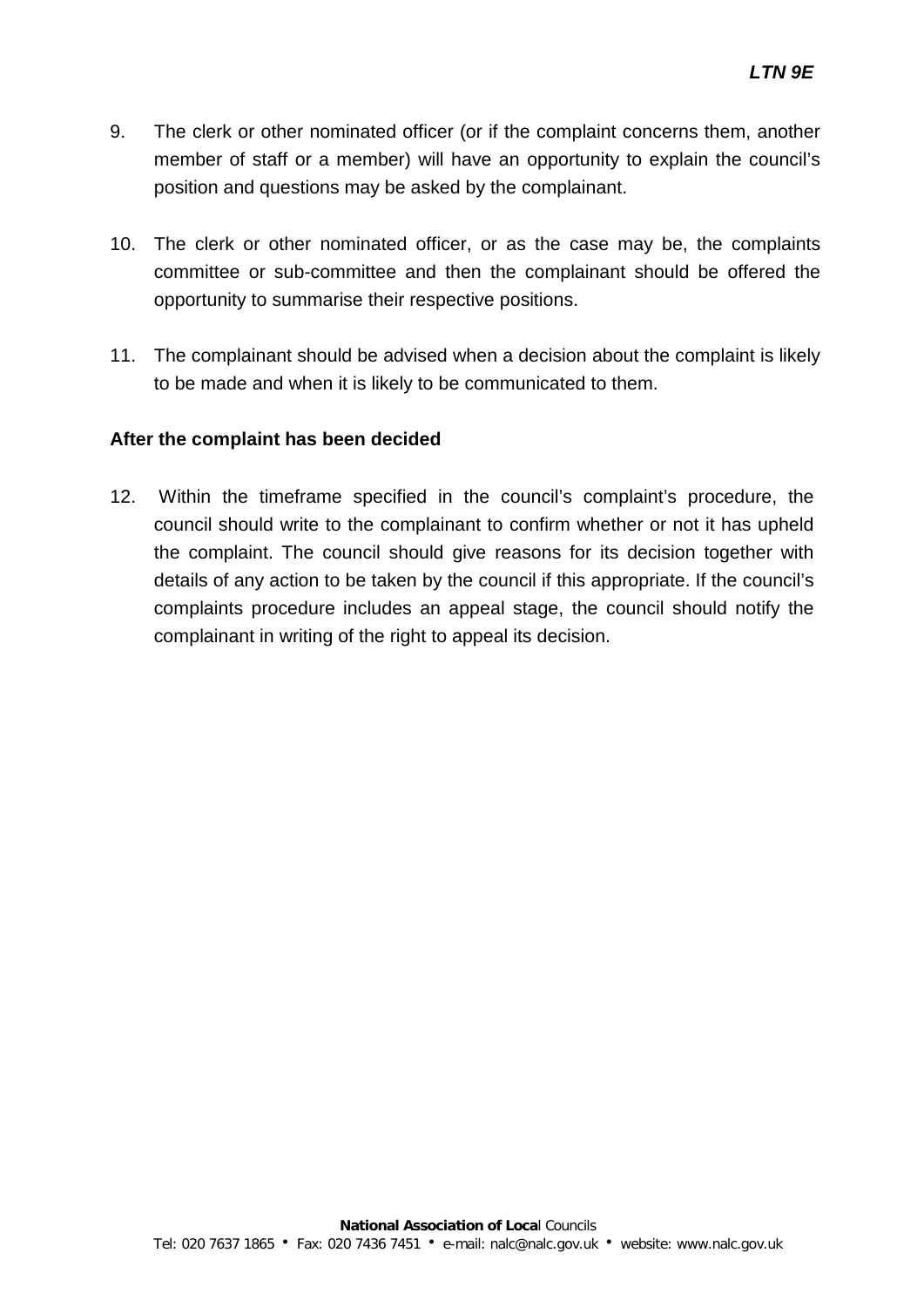## **APPENDIX 2 - COMPLAINING TO THE LOCAL GOVERNMENT OMBUDSMAN (LGO)**

- 1. The relevant legislation is the Local Government Act 1974 ('the 1974 Act').The LGO has no jurisdiction in respect of a local council unless it is working jointly with a principal authority through a joint committee which includes representatives of the principal authority (section 25(4)(b)) of the 1974 Act) or it is exercising the functions of a principal authority (section 25(7) of the 1974 Act). It might be useful for parish councils to know something about the jurisdiction of the LGO so that they can assist members of the public (including, perhaps councillors) to complain to the LGO where appropriate. The key points to remember are:
	- parish councils are unable to lodge complaints as a public body (section 27(1) of the 1974 Act) about another local authority or public body defined at section 25 of the 1974 Act but this does not prevent individual councillors from making complaints about another local authority or public body in their personal capacity. In their official capacity, if so requested by member(s) of the public, a parish councillor could represent them in making complaints. Please note:-
	- complaints must be made in writing;
	- complaints must be made within 12 months of notice of the matters which are subject to the complaint;
	- complainants must first give the authority in question notice of the complaint and give them an adequate opportunity to investigate and reply to the complaint. This usually entails exhausting that authority's complaints procedure;
	- the Ombudsman may not investigate matters which are or have been subject to a right of appeal; and
	- the Ombudsman may not investigate matters where the complainant has or has had a remedy by way of court proceedings.
- 2. The most common application of the Ombudsman's lack of jurisdiction where the subject matter of the complaint is subject to a right of appeal or court proceedings is in respect of judicial review. Many councils claim that the Ombudsman does not have jurisdiction in certain cases due to the availability of judicial review. In these circumstances the Ombudsman can rely on section 26(6) of the 1974 Act which states that:-